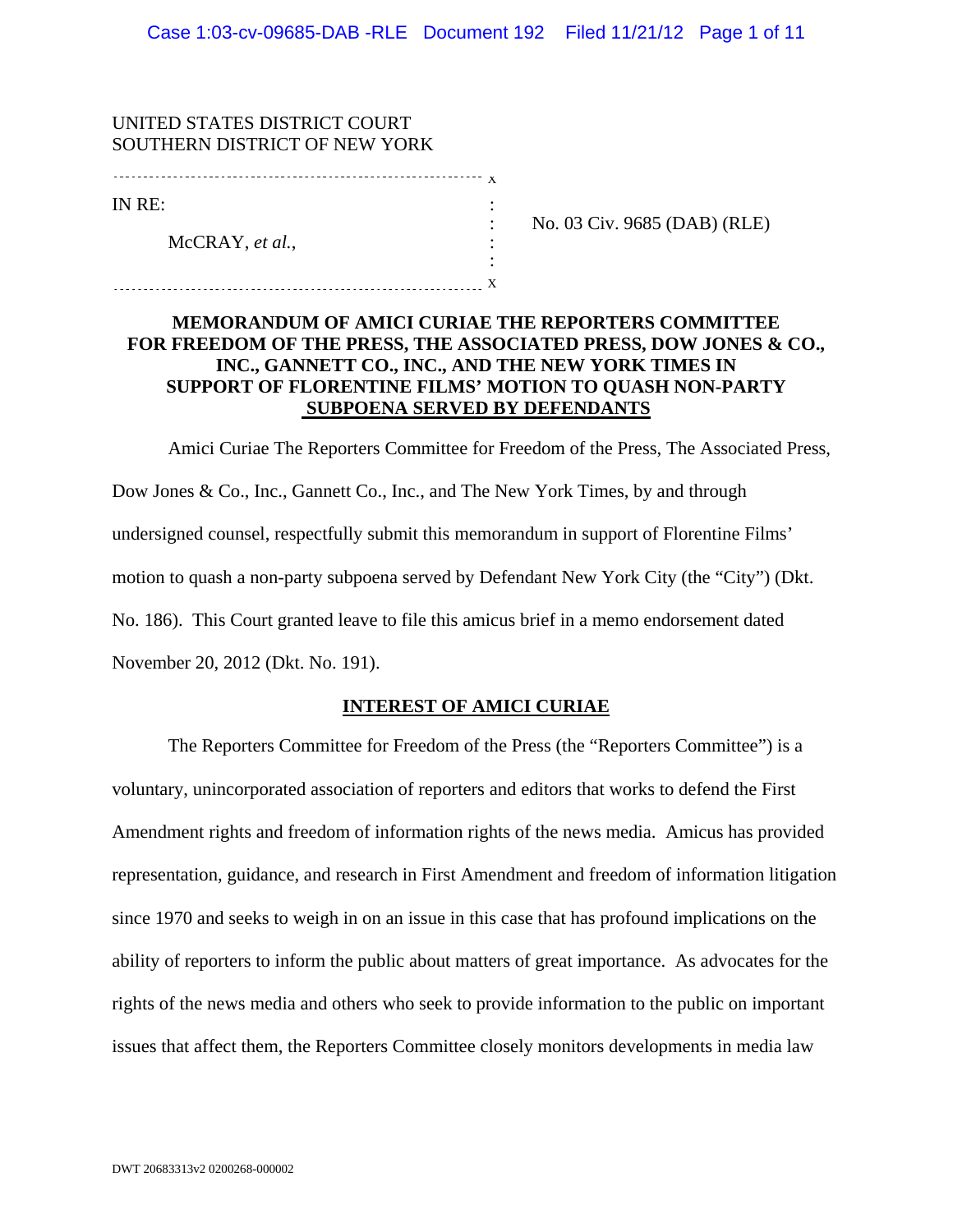#### Case 1:03-cv-09685-DAB -RLE Document 192 Filed 11/21/12 Page 2 of 11

nationwide that affect the ability to gather and disseminate news, including subpoena requests issued to journalists who are not parties to litigation.

The Associated Press is a global news agency organized as a mutual news cooperative under the New York Not-for-Profit Corporation Law. Its members include approximately 1,500 daily newspapers and 25,000 broadcast news outlets throughout the United States. The Associated Press has its headquarters and main news operations in New York City and has staff in 321 locations worldwide. It publishes news reports in print and electronic formats of every kind, reaching a subscriber base that includes newspapers, broadcast stations, news networks and online information distributors in 116 countries.

Gannett Co., Inc. is an international news and information company that publishes 82 daily newspapers in the United States, including USA TODAY, as well as hundreds of non-daily publications. In broadcasting, the company operates 23 television stations in the U.S. with a market reach of more than 21 million households. Each of Gannett's daily newspapers and TV stations operates Internet sites offering news and advertising that is customized for the market served and integrated with its publishing or broadcasting operations.

Dow Jones & Company, Inc. is the publisher of The Wall Street Journal, a daily newspaper with a national circulation of over two million, WSJ.com, a news website with more than one million paid subscribers, Barron's, a weekly business and finance magazine and, through its Dow Jones Local Media Group, community newspapers throughout the United States. In addition, Dow Jones provides real-time financial news around the world through Dow Jones Newswires, as well as news and other business and financial information through Dow Jones Factiva and Dow Jones Financial Information Services.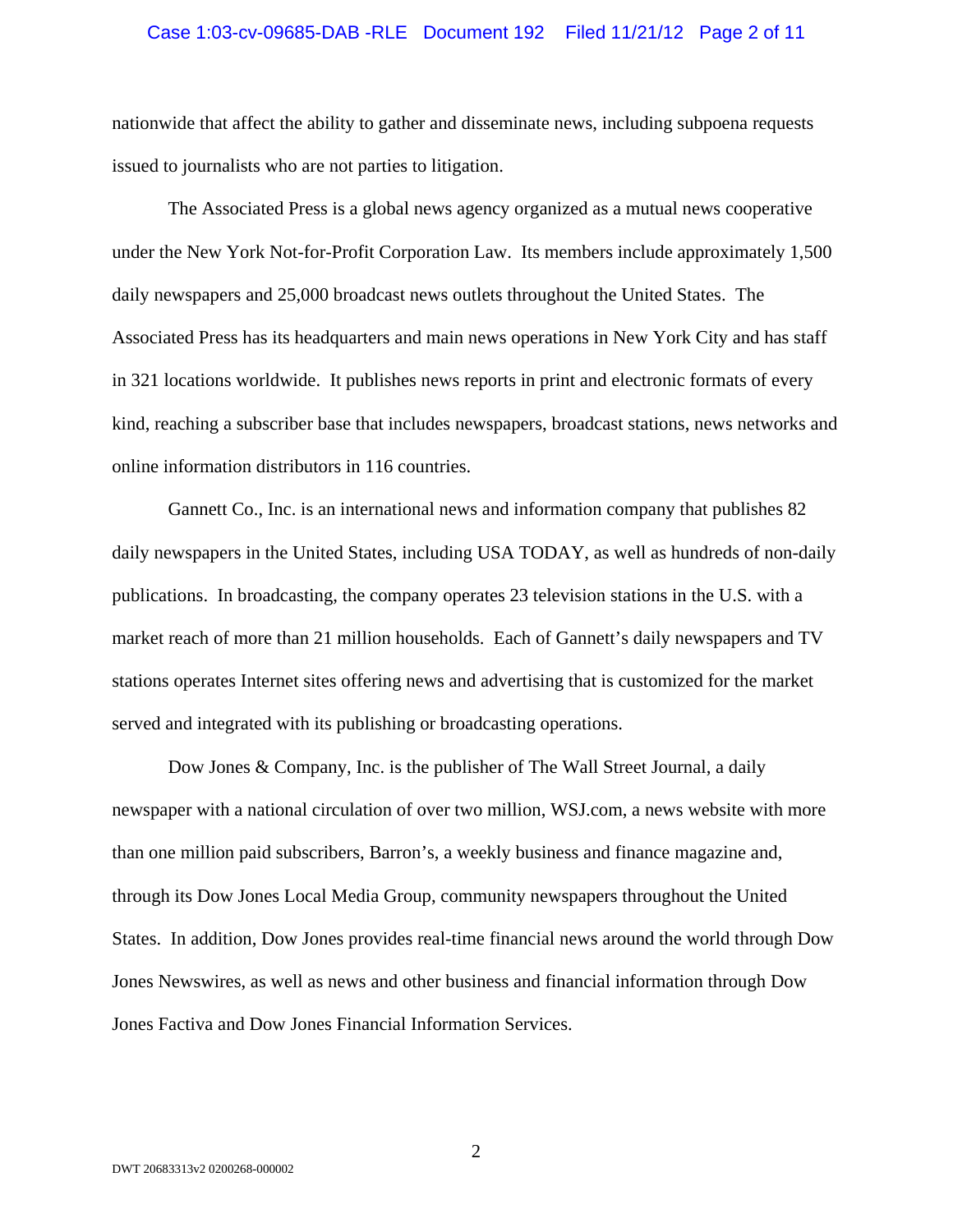#### Case 1:03-cv-09685-DAB -RLE Document 192 Filed 11/21/12 Page 3 of 11

The New York Times Company is the publisher of The New York Times, the International Herald Tribune, The Boston Globe and 15 other daily newspapers. It also owns and operates more than 50 web sites, including nytimes.com, Boston.com and About.com.

The input of amici may be valuable to this Court because of their experience analyzing legal issues that touch on First Amendment rights, and because of their direct interests in protecting the freedom of the press. In this case, the City seeks to retrieve hours of unpublished interviews and other non-confidential outtakes filmed in preparation for Florentine Films' documentary film "The Central Park Five." The City contends that Florentine Films cannot avail itself of the reporter's privilege and thus shield itself from compelled disclosure of such information. Media subpoenas, regardless of the type of information they seek, arouse a fear in sources that speaking with reporters will expose them to unwilling and unnecessary involvement in pending litigation. The City's contention presents a problematic interpretation of both the state and federal shield law that, if heeded by this Court, could significantly chill the ability of journalists to obtain such information from sources in the future. In particular, under the City's interpretation of the "relevance" prong of the standard used to determine whether a reporter's privilege exists, potentially any reporter covering a civil or criminal trial could be subject to a subpoena simply for the fact that the subject matter at issue is the same. Subpoenas, whether they seek journalists' confidential sources, non-confidential material or verification of published statements, threaten the neutrality and independence of the news media, casting them as agents of discovery in lawsuits that do not involve them.

Amici offer unique and valuable perspectives on the legal questions before the Court in this case. Drawing on insight gained through careful observation of the law over a period of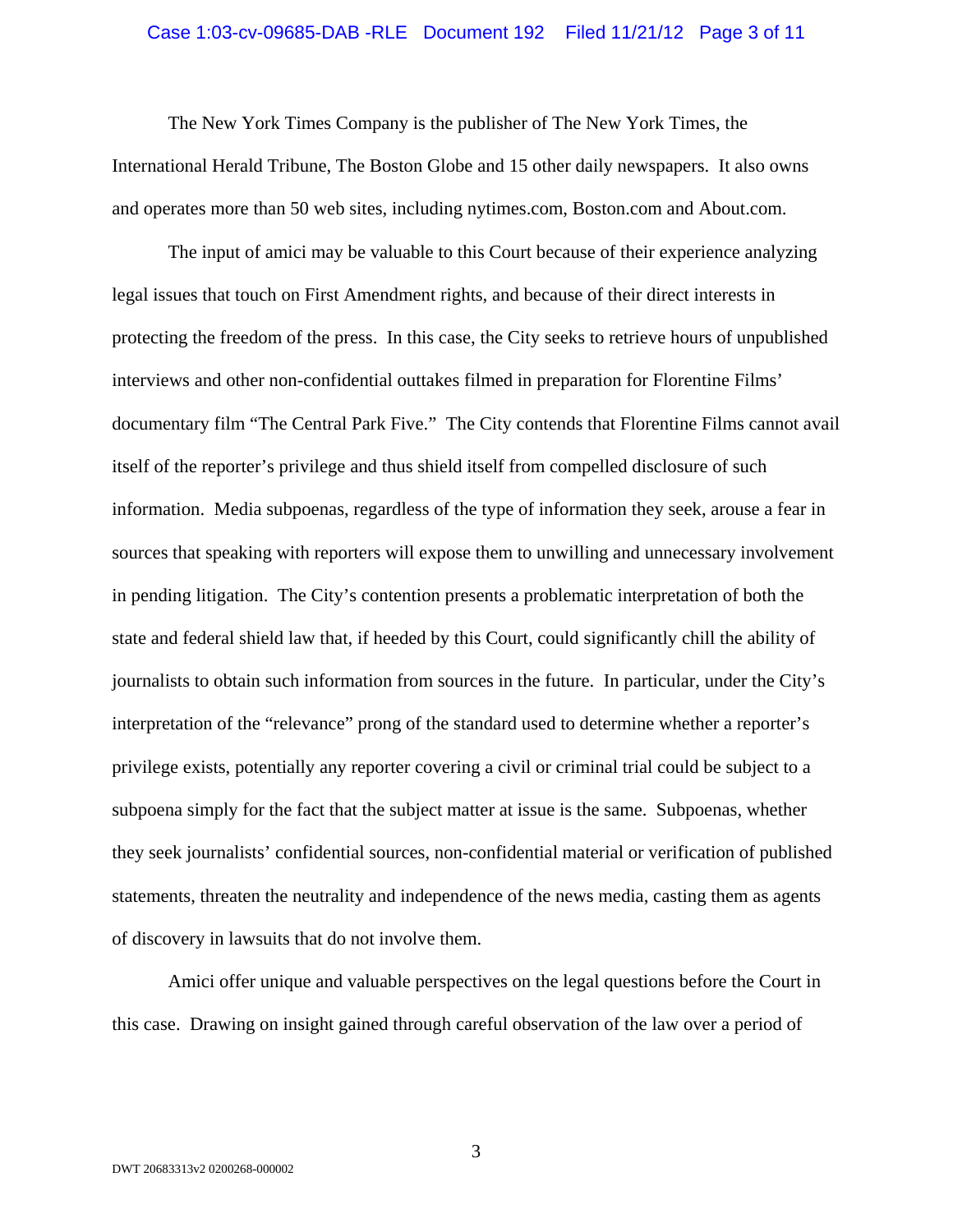#### Case 1:03-cv-09685-DAB -RLE Document 192 Filed 11/21/12 Page 4 of 11

time, the brief submitted by amici takes a broad view of the issue, thereby providing a larger context to the controversy.

#### **ARGUMENT**

This Court should grant Florentine Films' motion to quash the subpoena issued by the City, which seeks non-confidential outtakes and unpublished video footage of interviews with a wide range of sources related to the documentary film "The Central Park Five." The City's subpoena seeks to downplay the well-established qualified reporter's privilege shielding both confidential and non-confidential information from compelled disclosure. The City justifies its subpoena request with the argument that the principals of Florentine Films cannot claim the status of independent journalists because Sarah Burns, one of the filmmakers, once worked for the law firm representing plaintiffs in the underlying civil action prior to beginning the research and interviewing the subjects that form the basis of the documentary. But that employment history is only meaningful if the newsgathering process started as part of that position, or if her previous employer financially contributed to or retained editorial control over the production; none of those conditions exist here.

Denying the motion to quash the City's subpoena would have an unsettling impact well beyond this particular discovery dispute. The City seeks to discredit the asserted independence of Florentine Films in the unfounded hope of discovering statements to use to impeach the testimony of the plaintiffs and others in the underlying civil suit before many of them have even been deposed. In doing so, the City disregards the important principle that journalists must be free to work independently of the judicial process, ignores the public interest in a reporter's right to keep information confidential, and dismisses the very real chilling effect that a decision like this will have on the public's receipt of information on important controversies.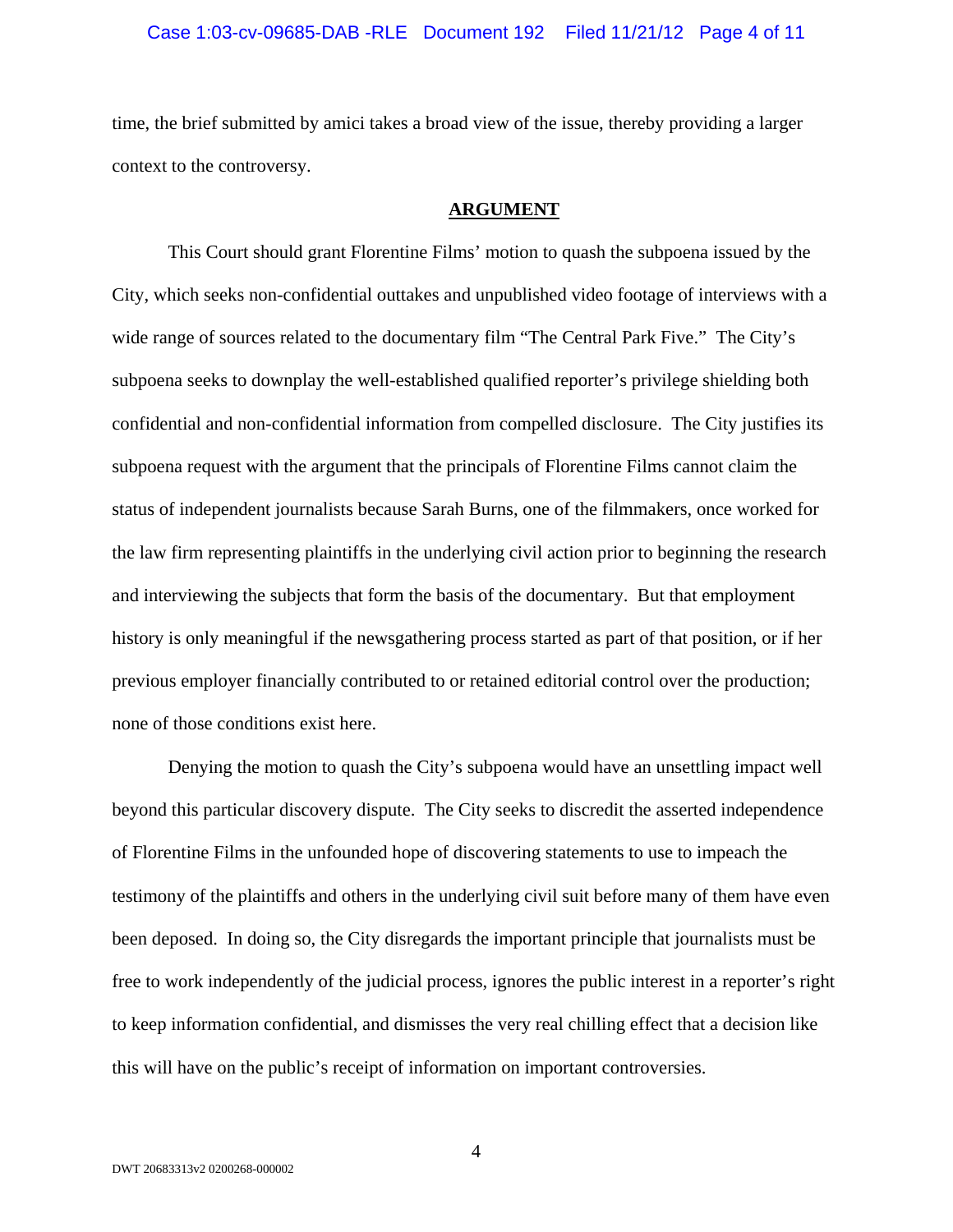# **I. The Existence of the Reporter's Privilege Does Not Depend on How an Individual Learned of the Underlying Events, as long as the Information Subsequently was Gathered for the Purpose of Disseminating It to the Public**

The City makes clear in its correspondence with counsel for Florentine Films that it "contests the true independence of Florentine Films, at least in the context of this film." Dkt. No. 187, Siegel Decl., Ex. D, at 2. The City relies on last year's Second Circuit decision in *Chevron Corp. v. Berlinger*, 629 F.3d 297 (2d Cir. 2011), in which the court held that the privilege does not apply to a journalist who has lost his "independence" by allowing the subject of the work to have editorial control or by accepting financial contributions to the project by the subject. *Berlinger* also involves a subpoena issued to a documentary filmmaker, but the unique facts of *Berlinger* which led to the Second Circuit's controversial decision do not exist here.

As Florentine Films makes clear in its memorandum in support of its motion to quash this subpoena, Dkt. No. 190, Memorandum of Law at 12, the court's holding in *Berlinger* in fact supports applying the privilege to the producers of "The Central Park Five." 629 F.3d at 309 ("[A] journalist who has been solicited to investigate an issue … can establish entitlement to the privilege by establishing the independence of her journalistic process, for example, through evidence of editorial and financial independence.")

In examining who should be covered by the reporter's privilege, the Second Circuit in *Berlinger* essentially reaffirmed its own prior precedent in *von Bulow v. von Bulow*, 811 F.2d 136 (2d Cir. 1987). The *von Bulow* court held that with respect to both confidential and nonconfidential information, "an individual claiming the journalist's privilege must demonstrate, through competent evidence, the intent to use material sought to disseminate information to the public and that such intent existed at the inception of the newsgathering process." *Id.* at 147. In supporting this factual inquiry into a journalist's intent at the start of the newsgathering process, both the *Berlinger* and *von Bulow* courts made clear the public policy rationales influencing their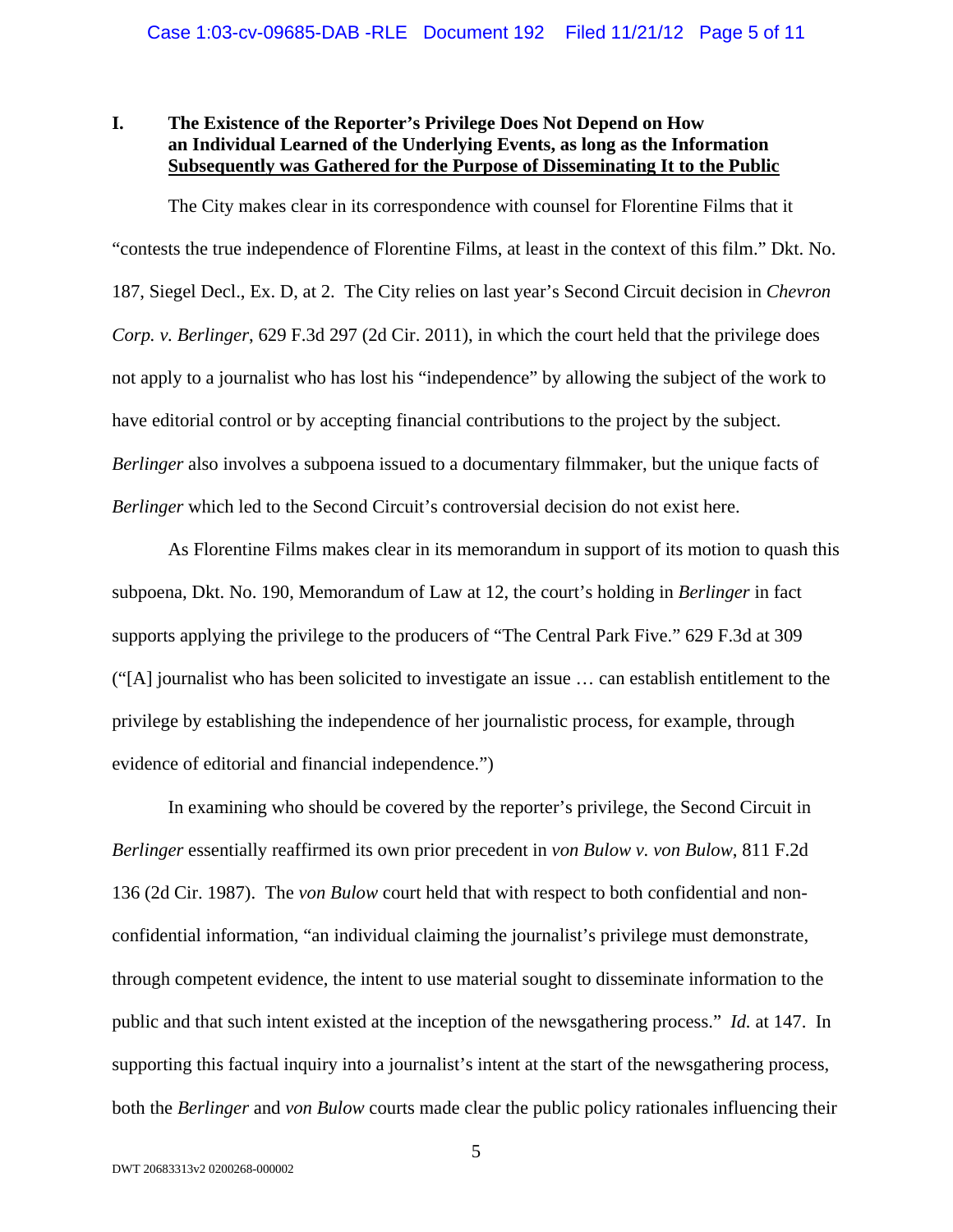#### Case 1:03-cv-09685-DAB -RLE Document 192 Filed 11/21/12 Page 6 of 11

decision that the journalist's privilege should apply only to those engaged in journalistic – rather than private – pursuits. *Berlinger*, 629 F.3d at 308 ("The privilege is designed to support the press in its valuable public service of seeking out and revealing truthful information. An undertaking to publish matter in order to promote the interests of another, regardless of justification, does not serve the same public interest."); *von Bulow*, 811 F.2d at 142 ("This qualified right … emanates from the strong public policy supporting the unfettered communication of information by the journalist to the public.").

It is this distinction that determines whether an individual was acting as a journalist, and the further distinctions in *Berlinger* only establish certain conditions – allowing editorial control or accepting payment – that will negate the privilege. The declarations of the filmmakers involved in the project state that none of the subjects involved in "The Central Park Five" had influence in the editorial process. *See*, *e.g.*, Dkt. No. 189, Sara Burns Decl., at 3-4. And the City itself accepts the filmmakers' contention that there was never any financial arrangement between Florentine Films and the subjects of its documentary. *Id.*

The facts in *von Bulow* demonstrate a distinct difference between the type of informationgatherers that do not warrant the protection of a reporter's privilege and those, like the documentary film makers in this case, who do. *Von Bulow* involved a claim by Andrea Reynolds, who was writing a book on the criminal trial of Claus von Bulow for the attempted murder of his wife. Reynolds was an "intimate friend" of von Bulow and his "steady companion" during his trial. 811 F.2d at 139. She also said she had worked as a paralegal for his defense team, *id.* at 140, and claimed that therefore the information she gathered at the time was protected by the attorney-client privilege, *id.* at 138. At a deposition, Reynolds "stated that she wished to claim the journalist's privilege along with 'any other privilege that exists under the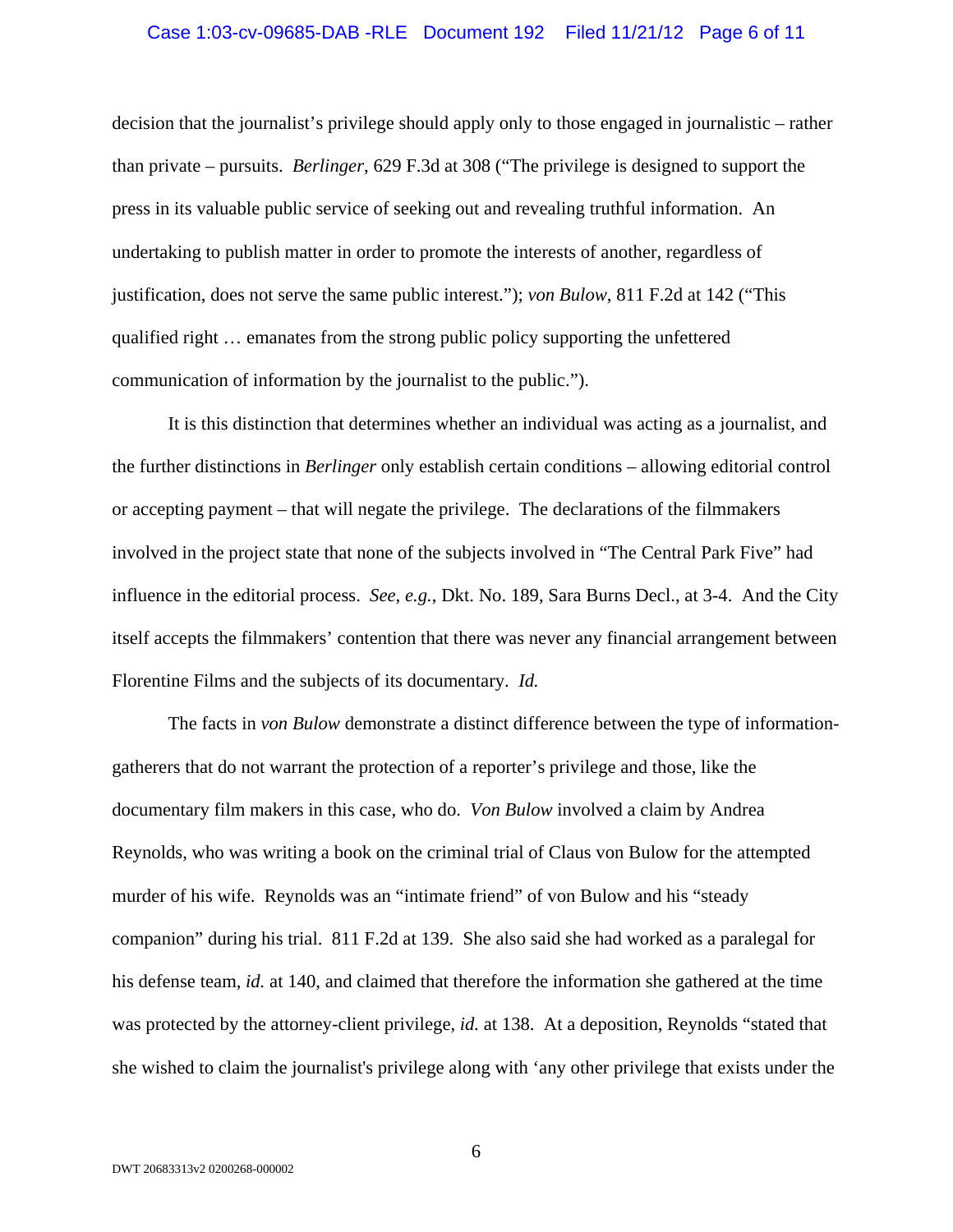#### Case 1:03-cv-09685-DAB -RLE Document 192 Filed 11/21/12 Page 7 of 11

sun.'" *Id.* at 139. The fact that she simultaneously pressed an attorney-client privilege claim makes clear that Reynolds herself did not truly believe that she was acting with any independence when she began gathering information. Instead, she was actively serving the private interest of promoting a friend's defense.

Under these cases, the relevant inquiry is the journalist's intent at the time the information is gathered. In claiming that Florentine Films was acting not as an independent member of the press but as an advocate for the plaintiffs, the City relies heavily on the prior employment status of Sarah Burns, who worked as a paralegal for Moore & Goodman, P.A., counsel for three of the plaintiffs featured in the documentary, and her subsequent public statements about the underlying case. Dkt. No. 187, Siegel Dec., Ex. D, at 2-3. Yet the City reveals no sound reason to believe that the start of the newsgathering process occurred while Sarah Burns was employed by Moore & Goodman, P.A., and the filmmakers have stated that information was not gathered for their film while Burns worked at the firm. *See* Dkt. No. 189, Sarah Burns Decl. at 3.

To conclude, under these circumstances, that Florentine Films did not have the requisite independence to avail itself of the reporter's privilege undermines the policy rationale for the privilege, namely the service of the "paramount public interest in the maintenance of a vigorous, aggressive and independent press capable of participating in robust, unfettered debate over controversial matters." *von Bulow*, 811 F.2d at 144.

### **II. The City's Broad Definition of "Relevance" would Prevent Potentially Any Journalist from Being Able to Assert the Second Circuit's Qualified Privilege**

In its letter to the filmmakers' counsel, the City merely states as its justification for meeting the relevance prong of *Gonzalez* that "the subject matter of the film is virtually identical to the subject matter of the instant public litigation." Dkt. No. 187, Siegel Decl., Ex. D, at 4.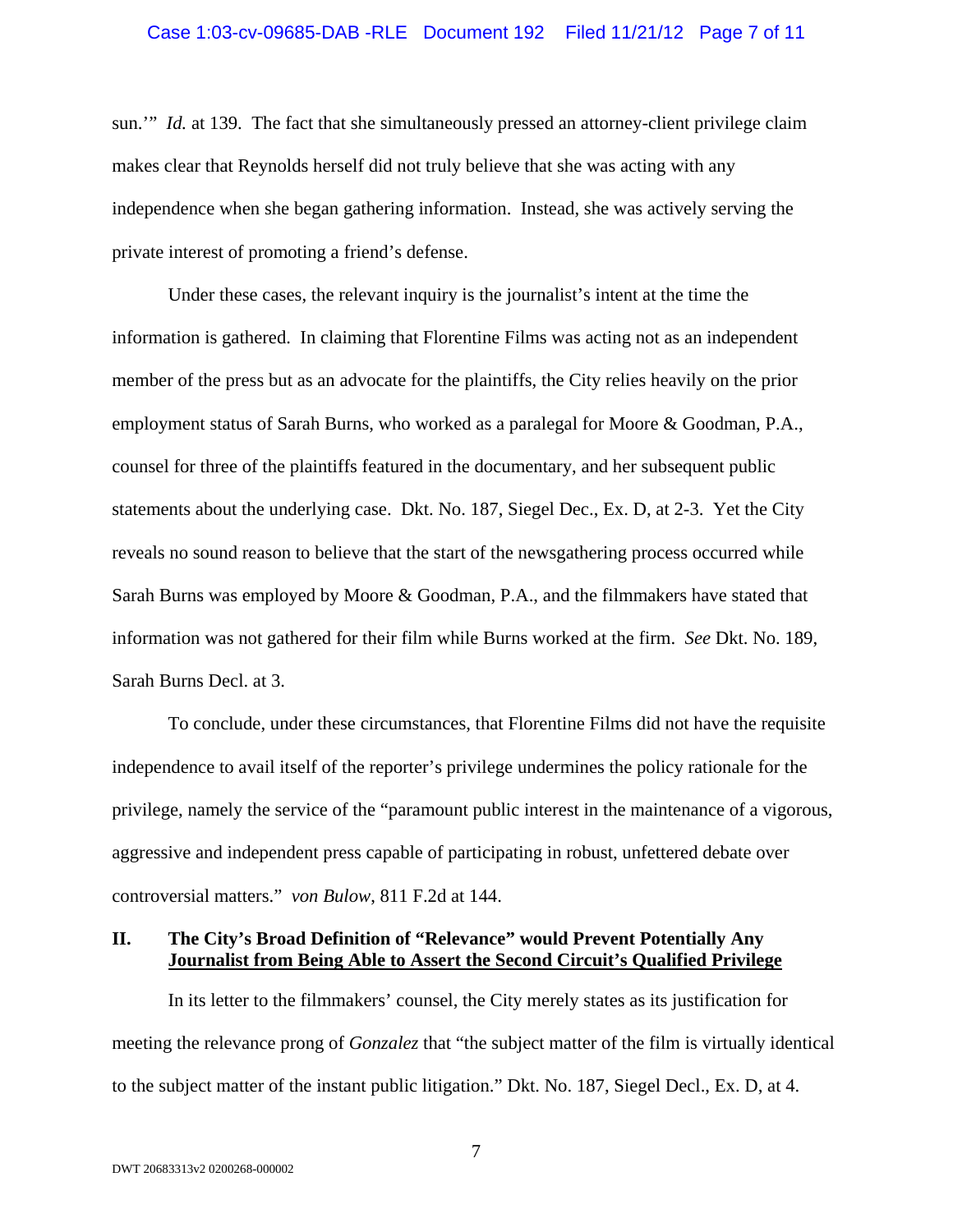### Case 1:03-cv-09685-DAB -RLE Document 192 Filed 11/21/12 Page 8 of 11

Moreover, the City categorically states that the subjects of the documentary "are not 'sources,' and cannot be said to have conveyed information to Florentine Films about the events of April 19, 1989, and their aftermath 'in confidence.'" *Id.*

The test of relevance simply cannot be this broad. The standard set forth in *Gonzalez* governs when the reporter's privilege can be used to shield non-confidential information from compelled disclosure through court-ordered discovery. 194 F.3d 29. In *Gonzalez*, both plaintiffs and defendants in a civil rights lawsuit subpoenaed non-party NBC for video outtakes of allegedly improper traffic stops conducted by the defendant, a Louisiana deputy sheriff. *Id.* at 31. The court held that non-confidential press material received a qualified privilege similar, but narrower, to the privilege for confidential materials. *Id.* at 35-36. The subpoenaing party must demonstrate that the non-confidential material is "of likely relevance to a significant issue in the case, and [is] not reasonably obtainable from other available sources." *Id.* at 36. The Second Circuit engaged in a detailed review of the nature of the privilege:

> If the parties to any lawsuit were free to subpoena the press at will, it would likely become standard operating procedure for those litigating against an entity that had been the subject of press attention to sift through press files in search of information supporting their claims. The resulting wholesale exposure of press files to litigant scrutiny would burden the press with heavy costs of subpoena compliance, and could otherwise impair its ability to perform its duties – particularly if potential sources were deterred from speaking to the press, or insisted on remaining anonymous, because of the likelihood that they would be sucked into litigation. Incentives would also arise for press entities to clean out files containing potentially valuable information lest they incur substantial costs in the event of future subpoenas. And permitting litigants unrestricted, court- enforced access to journalistic resources would risk the symbolic harm of making journalists appear to be an investigative arm of the judicial system, the government or private parties.

*Id.* at 35.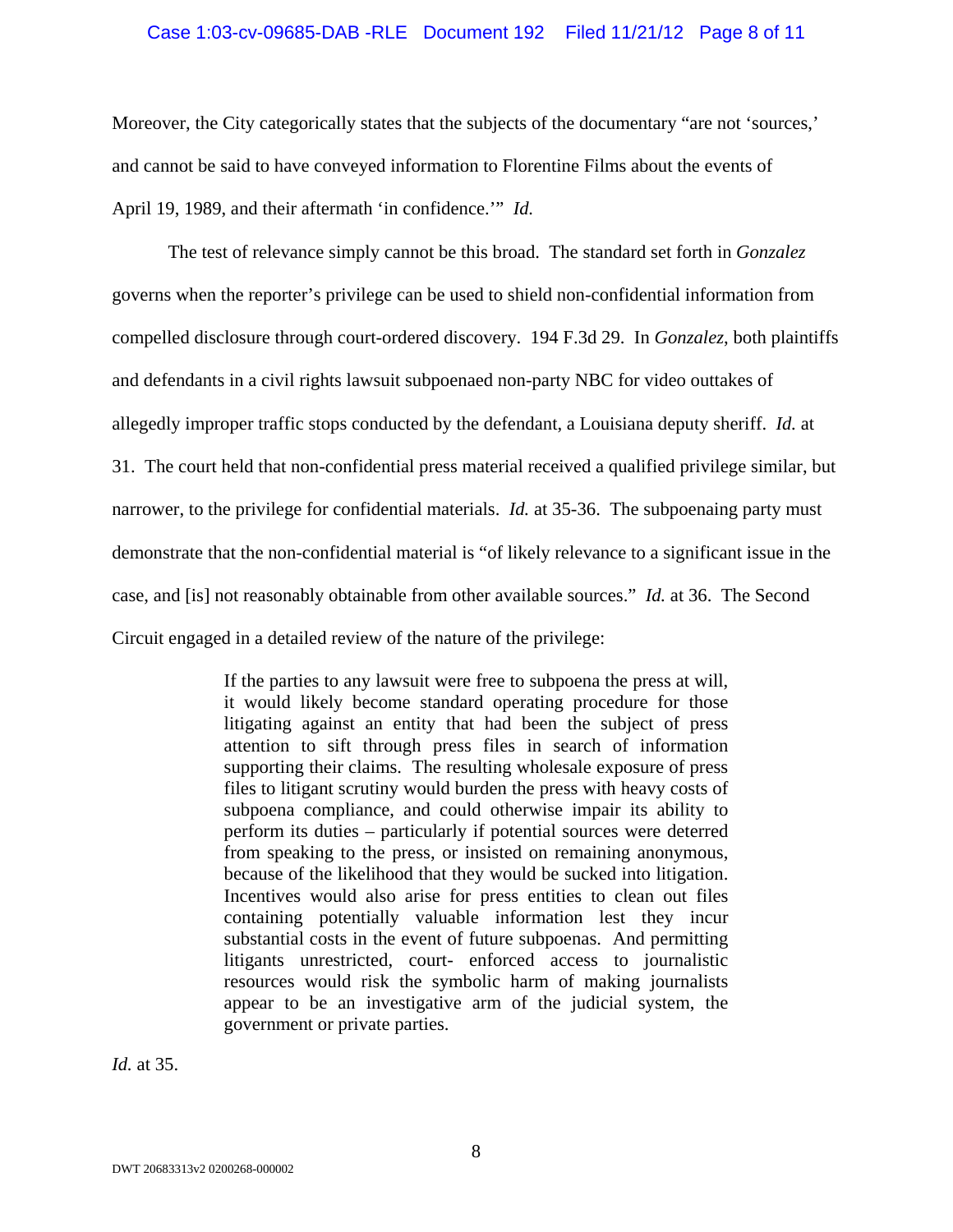#### Case 1:03-cv-09685-DAB -RLE Document 192 Filed 11/21/12 Page 9 of 11

The Court in *Gonzalez* concluded that the video outtakes NBC possessed of the deputy sheriff were relevant to a significant issue in the case, namely whether the deputy sheriff engaged in a pattern of stopping vehicles without probable cause. In other words, the videotape was known to be a direct depiction of the action of the officer. In contrast, the material sought by the City cannot meet the test of relevance, because the City does not know what is in the interview outtakes, and instead seeks possession of interviews with a wide range of individuals to comb through them in the hopes of finding something of relevance to as-yet-unknown testimony. This purely *speculative* relevance is not sufficient. In fact, the City's subpoena amounts to nothing more than a fishing expedition to find statements used to potentially impeach the plaintiffs.

Similarly, in claiming that the information in the raw footage owned by Florentine Films cannot be reasonably obtained from other sources, the City states that "the depositions are unlikely to adequately substitute for this footage." *Id.* This excuse does not meet the standard set out in *Gonzalez* and is at odds with the Court's rationale for recognizing a privilege for nonconfidential information.

Without a more precise showing of the two prongs of the *Gonzalez* test, it would become impossible for journalists to maintain the independence from the judicial process they need so they can gather information and report news to the public without being compromised by litigants with a claim to pursue.

This Court should be mindful of the "chilling effect" subpoenas such as the one issued by the City have on reporters and the sources of their information. Journalists often have difficulty convincing reluctant sources to come forward and speak freely and openly, particularly about controversial issues. The task is even more challenging, if not impossible, if the sources sense that reporters may be compelled to serve as witnesses against those they interview.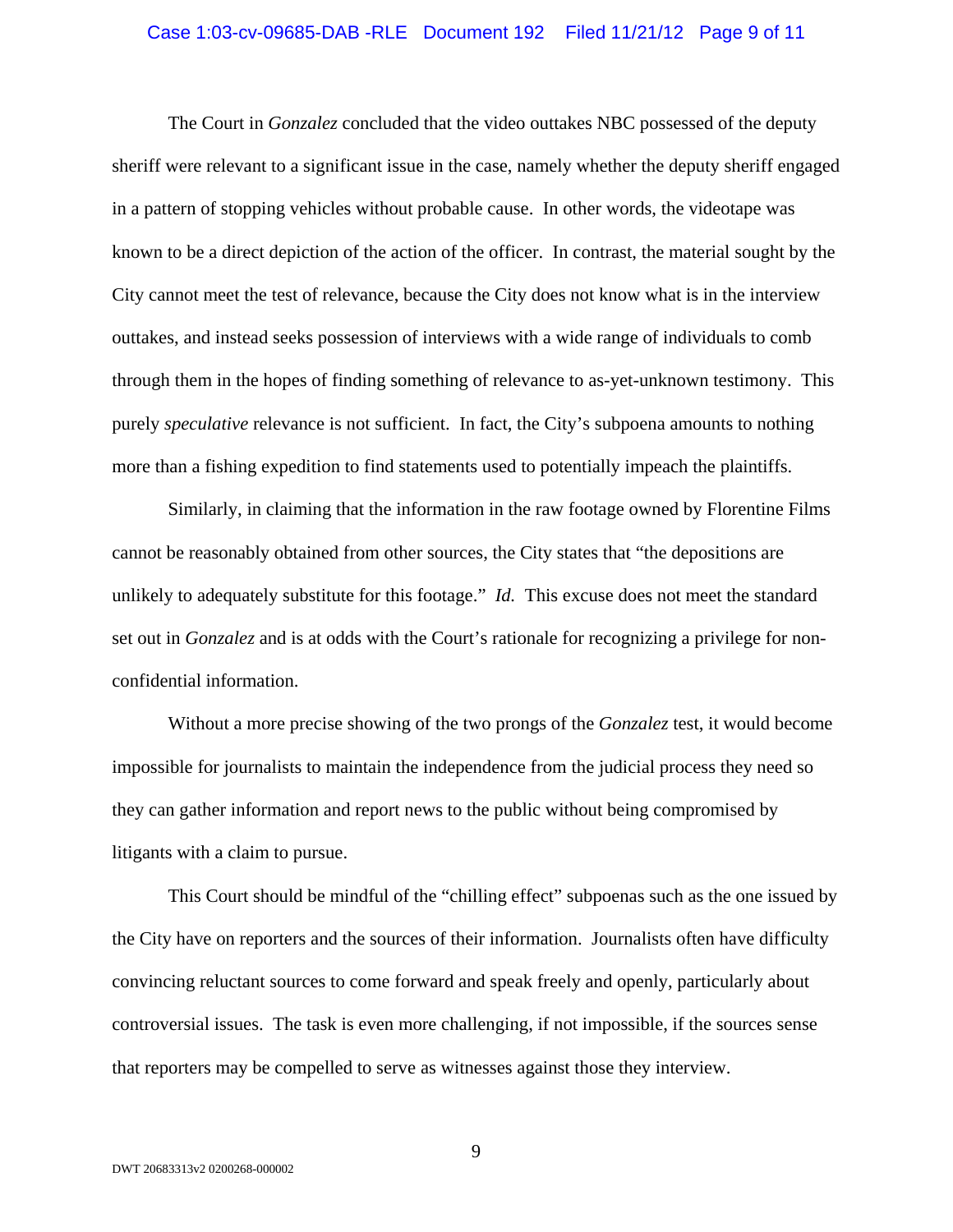Case 1:03-cv-09685-DAB -RLE Document 192 Filed 11/21/12 Page 10 of 11

#### **CONCLUSION**

For the foregoing reasons, amici curiae respectfully request that the Court grant

Florentine Films' motion to quash the City's subpoena.

Dated: New York, New York November 21, 2012

Respectfully submitted,

## DAVIS WRIGHT TREMAINE LLP

By: /s/Elizabeth A. McNamara Elizabeth A. McNamara

1633 Broadway  $27<sup>th</sup>$  floor New York, New York 10019 Telephone: (212) 489-8230 Facsimile: (212) 489-8340 Email: lizmcnamara@dwt.com

*Counsel for Amici Curiae The Reporters Committee for Freedom of the Press, The Associated Press, Dow Jones & Co., Inc., Gannett Co., Inc., and the New York Times* 

*Of Counsel*  Bruce D. Brown Gregg P. Leslie Jack S. Komperda The Reporters Committee for Freedom of the Press 1101 Wilson Blvd., Suite 1100 Arlington, VA 22209

\* Additional *amici* counsel:

Karen Kaiser Associate General Counsel The Associated Press 450 W. 33rd Street New York, NY 10001

Mark H. Jackson Jason P. Conti